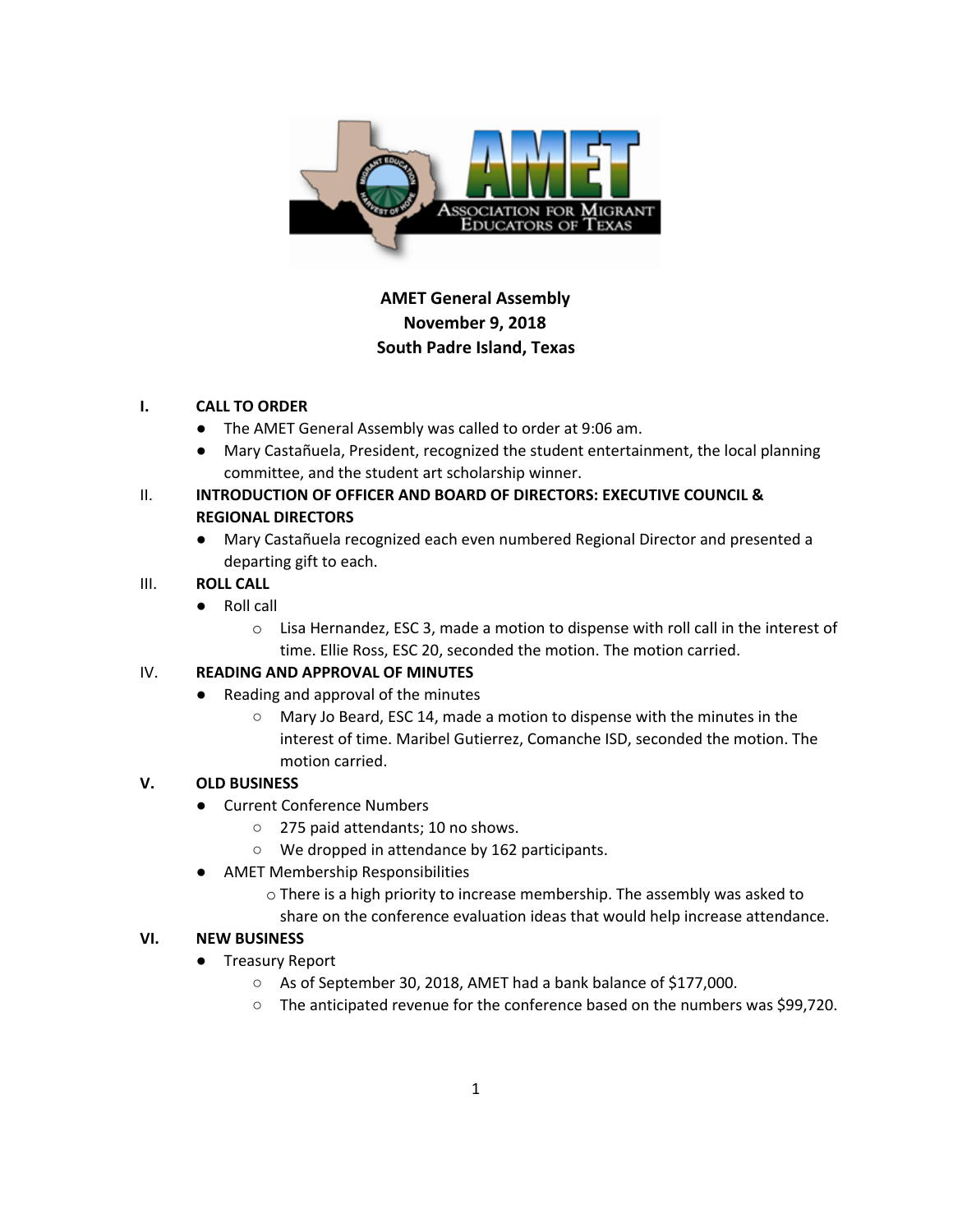- The anticipated expenditures for the conference were \$90,000.
- The original projection was 400 participants, but the conference had less at 275 paid participants. Therefore, AMET anticipates between a \$25,000-\$30,000 deficit.
- By-Laws Report
	- Tomas Yanez, By-Laws Committee Chair
		- By-Laws are on the website.
		- The Executive Council amended the by-laws in Article 6, Section 6.06
		- Article 7, section 7.03 was also amended.
- Election of President-Elect & Secretary
	- Requirements for an officer position
		- The candidate must have been an active member of the association for a period of not less than two membership years.
		- The candidate must have experience in a leadership position in the association such as a committee chair or regional director.
		- Each candidate must secure permission from their immediate supervisor prior to his/her name being included on the list of candidates.
	- Nominations were to be approved by the immediate supervisor and submitted by the last Friday of October.
	- Nominations Chair asked for the official list of candidates for President-Elect and Secretary.
		- Yolanda Rollins responded that the nomination list was ready.
	- $\circ$  Two nominees 1 per position
		- Ellie Ross, Region 20, was nominated for President-Elect and her nomination was submitted by the deadline.
		- Mary Castañuela asked for a motion to elect Ellie Ross as the President-Elect by acclamation.
			- Esmer Solano, ESC 20, made the motion. Mary Jo Beard, ESC 14, seconded the motion. The motion carried. Ellie Ross was named the new President-Elect.
		- Jo Ann Gonzales, Region 14, was nominated for Secretary and her nomination was submitted by the deadline.
		- Mary Castañuela asked for a motion to elect Jo Ann Gonzales as the Secretary by acclamation.
			- Esmer Solano, ESC 20, made the motion. Anna Minjares, ESC 18, seconded the motion. The motion carried. Jo Ann Gonzales was named Secretary.
- Introduction of the new Board of Regional Directors.
	- o Mary Castanuela and Wendy Branstine present a gift to all even numbered regional directors. The new Board of Directors was recognized.